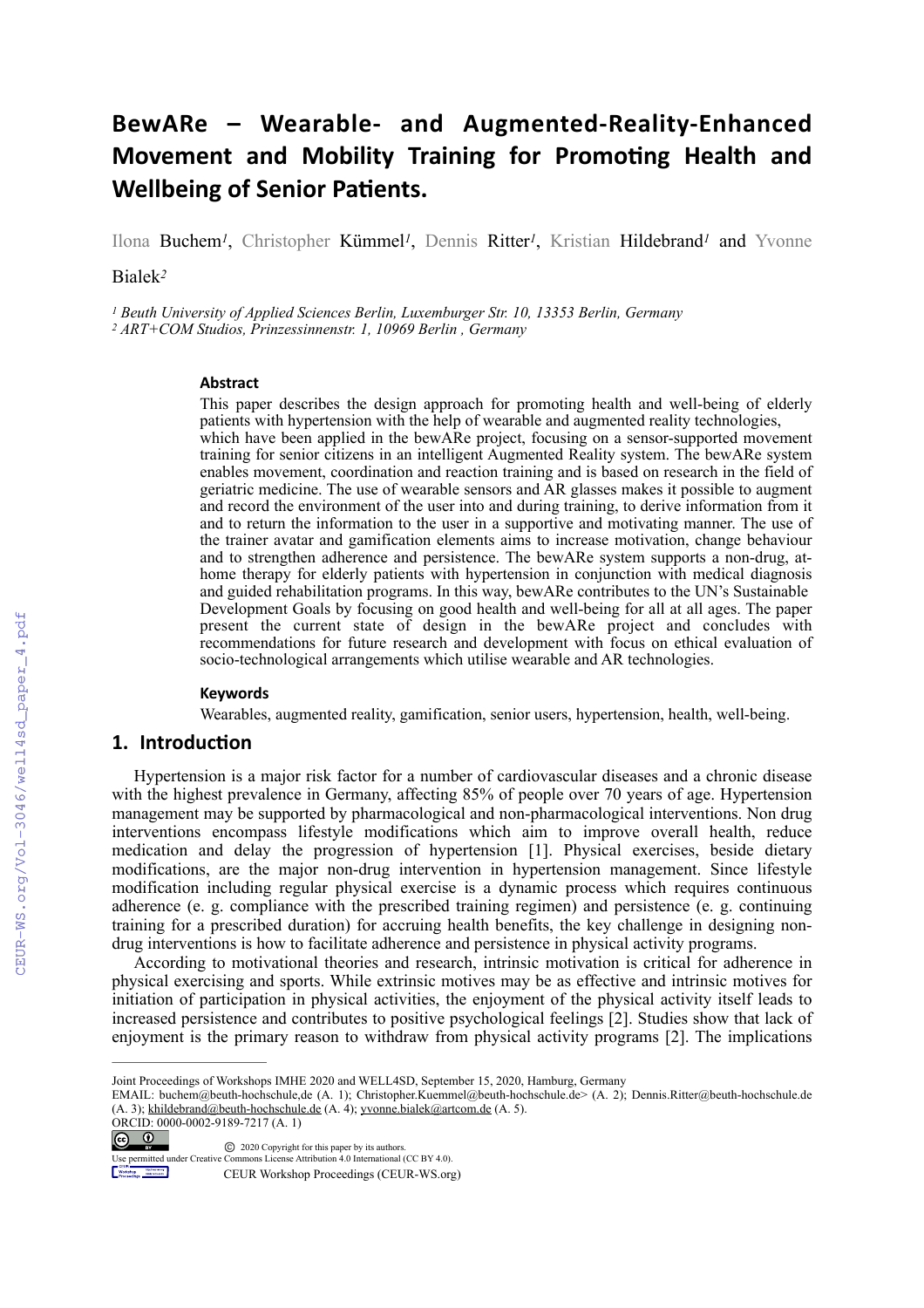for the design of physical activity programs are to focus on enjoyment as a means to sustained physical activity, regardless of the initial motives [2].

The question is then how to facilitate user enjoyment in technology-enhanced settings. This question can be answered from the perspective of research in the field of technology acceptance. Research in acceptance of software systems has shown that systems may be used in a utilitarian and/ or recreational manner. While utilitarian systems are used for reasons of productivity, recreational (pleasure-oriented) systems, such as games, focus on prolonged and hedonic rather than productive or utilitarian use [3]. In this context, the widely-used Technology Acceptance Model (TAM) has been extended by adding the factor "perceived enjoyment", i. e. the extent to which an activity using a technology is perceived to be enjoyable in itself [4]. Research applying the extended version of TAM has indicated a positive relationship between ease of use and perceived enjoyment, and between perceived enjoyment and intention to use [3, 6]. Technology acceptance research has also shown that positive emotions and hedonic uses of technology may be evoked by both identification through selfexpression and stimulation through curiosity and novelty as well as through personal and competence growth [6]. The use of wearable sensors and AR in combination with gamification offers new opportunities for non-drug treatments, especially in view of increasing adherence and persistence. Senior patients can benefit from immersive projections of assistive health parameters during AR exercises in the surrounding real-world environment as well as from the interactive and motivating use of technology-enhanced movement and mobility programs which may be more easily adaptable to individual needs and applicable for in-home rehabilitation [7, 8].

The bewARe project presented in this paper aims to develop a technology-enhanced movement and mobility training for seniors with hypertension using emerging technologies including augmented reality and wearable sensors. BewARe is a three-year (08/2018 - 08/2021) research and development project founded by the German Federal Ministry of Education and Research (BMBF) as part of the program Interactive systems in virtual and real spaces – innovative technologies for a healthy life. The bewARe system leverages a combination of different sensors like rgb- and depth-cameras, acceleration sensors, eye tracking devices and wristbands to measures blood pressure and heart frequency [7]. The use of emerging technologies is expected to facilitate enjoyment and prolonged use of the system. The bewARe system provides various exercises from movement training focusing on endurance, strength, mobility and coordination. The interaction design includes a trainer avatar and gamification elements for increased motivation, adherence and persistence. The use of physical exercises adjusted to the individual requirements of senior users aims to fulfil the strive for personal and competence growth [6]. The system is designed to be part of a hypertension therapy based on medical diagnosis. The sections below describe the design of the bewARe system.

#### **2. Requirements**

A deeper understanding of characteristics, constraints and abilities of users is essential for creating an engaging and effective interaction design. This section gives an overview of the methods applied in the bewARe project to gather requirements of the target group of senior patients with hypertension and developing personas with varying conditions based on the results from user research.

## **2.1. User interviews and focus groups**

Research in technology acceptance among elderly users has been informed by the Senior Technology Acceptance Model (STAM) model, which takes into consideration the unique characteristics of the elderly [10]. These characteristics are frequently related to ageing and include physical and cognitive limitations, illnesses, disabilities The special characteristics of senior users may influence the interaction with technologies, e. g. due to cognitive slowing in perception, attention and memory [11]. These characteristics may impact the enjoyment and acceptance of technologies.

 Despite common changes related to ageing, elderly users are not a homogeneous group [9]. Some of the relevant differences include media and digital literacy, experience in using various technologies, individual approaches to dealing with illnesses and monitoring own health, forms and intensity of daily physical activities. Therefore, the first step in designing the bewARe system was the requirement analysis which was conduced with the sample of 11 (6 women, 5 men) senior patients (age 65+) in form of semi-structured interviews, followed up by focus group session. Before the interviews, screening assessments were carried out on site as described in [8]. The interview questions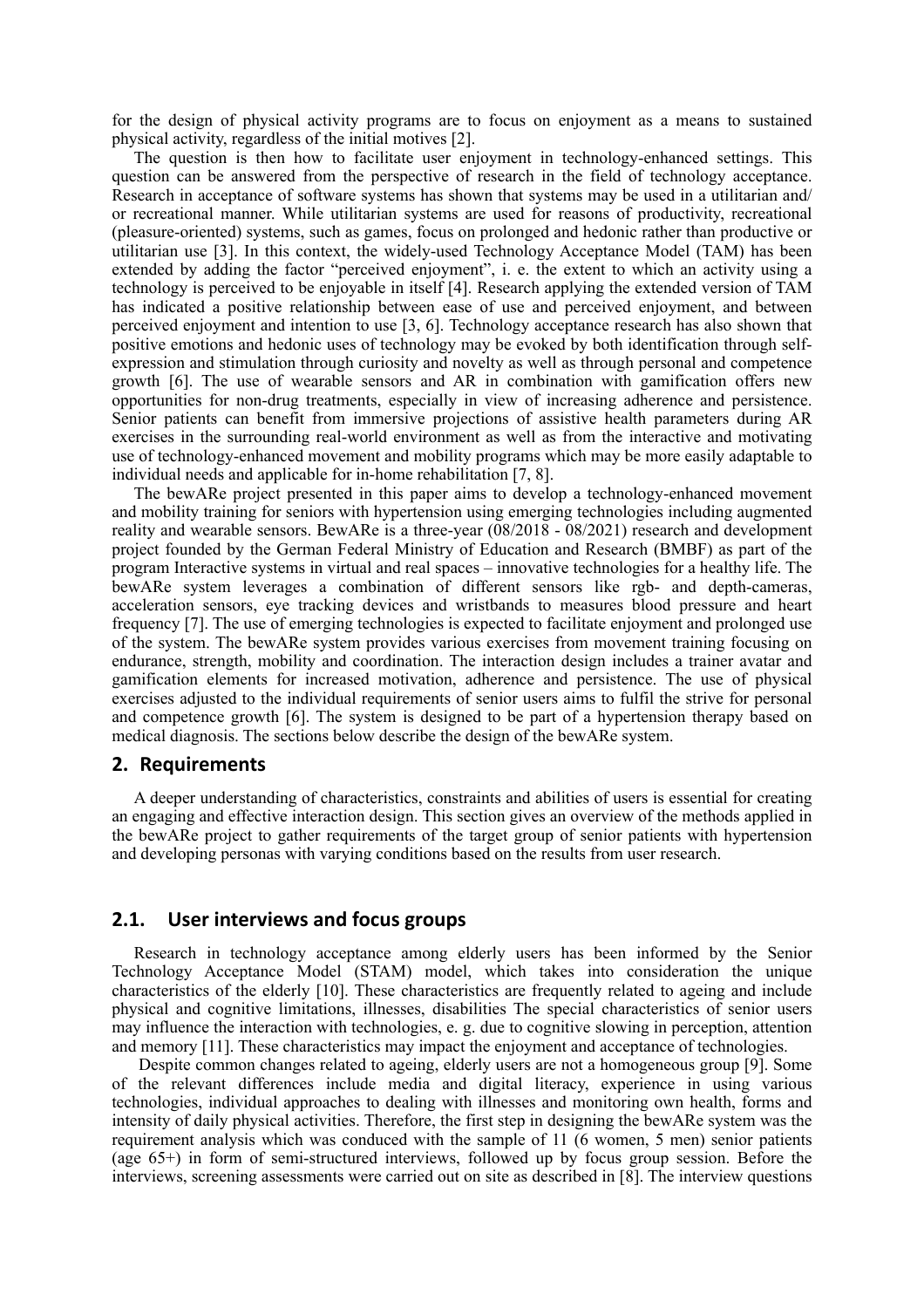included the following categories: dealing with hypertension, forms of exercise in the past and today, technology use, monitoring of health data, general requirements for an AR movement training, hardware and software requirements, requirements for motivational elements including game experiences and preferences and requirements for safety aspects [8].

The focus group methodology comprised a series of tasks related to the use of AR/VR glasses (e. g. putting on and taking off AR glasses, recognising the user interface, differentiating between real vs. virtual elements, gesture control). Exergame prototypes were used to create and compare understanding of AR and VR [8]. Two different  $\hat{H}MDs - HTC$  Vive and HoloLens – were used to highlight differences between VR and AR experiences [8]. The interviews revealed the preference for AR compared to VR, especially due to an increased risk of fall through lack of perception of the real environment in VR. The application of the AR system for elderly has been thus considered more adequate and adaptable to the domestic use. Many responses focused on safety, e. g. considering a cable to be a tripping risk [8]. The task-based part revealed the preference for the use of a controller to operate the system as compared to gesture control. Senior users also expressed their wish for a multiplayer mode to ensure social interaction with other participants. Furthermore, users with a high intrinsic motivation expressed a preference for the real environment with the display of the vital data and/or explanation of the execution of the exercise, compared to an illusory environment. Regarding gamification, there was a preference for progression feedback in comparison to own previous data (e. g. heart rate and/or blood pressure) rather than in comparison to other participants. Storytelling was also considered an important element. Bartle's Test of Gamer Psychology, which was applied to identify possible player types, showed that 8 seniors could be classified as explorers and 3 as socialisers. Although both socialisers and explorers value interaction, socialisers wish to interact with other players while explorers wish to interact with the virtual world [8]. The insights from the requirement analysis were used to create personas and first prototypes of the system as described in the sections below.

## **2.2. Personas design**

Based on the results from user interviews and the focus group, three personas with varying conditions were designed to condense relevant characteristics of the target group. The description of each persona includes information about age, gender, marital status, diseases, blood pressure, maximum training pulse, fitness goals, experience goals, a typical day timeline, motivations, frustrations, physical activities, attitude towards tracking of health-related data and devices used. Each description includes the about section to make personas more vivid. The about sections of the three personas are:

- 1. Persona "Klaus". Klaus has to take care of his disabled wife. He doesn't have so much time for himself. Nevertheless, he tries to exercise by biking to wherever he needs to go, such as to the grocery store. He has been going to the same weekly group training since five years. He enjoys seeing the familiar faces there and making laughters during the training session. He values that the trainer knows his medical history and is someone who can shake up his inner couch potato once in a while.
- 2. Persona "Victoria". Oliver, a 5 years old golden retriever, has been Victoria's companion since her husband passed away. She keeps herself busy with attending seminars at the senior university and different training sessions during the week. She enjoys being outdoor such as gardening and walking her dog. She is happy to have walked more than 10000 steps a day, based on the Fitbit device, a gift from her daughter at last Christmas. In the evenings, she looks forward to cooking for her family and playing with her grandchildren.
- 3. Persona "Sven". Since his heart surgery, Sven has been exercising daily to maintain his fitness level, with every training session reaching his target heart rate zone. His heart condition limits his physical activity intensity. But with persistence, he keeps his health in check so that he can still participate in the annual hikes with his buddies.

#### **3. Interaction design**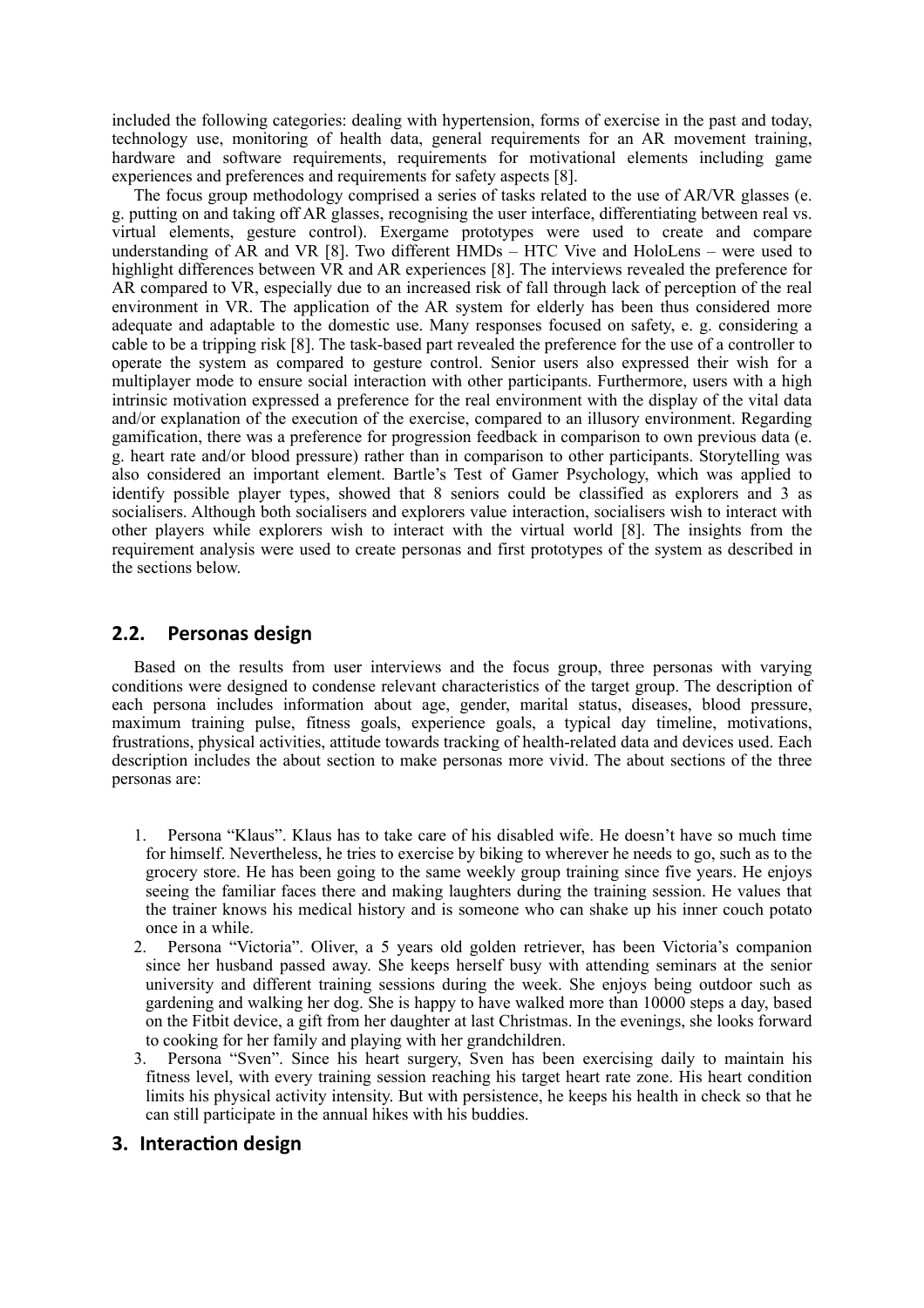The design of the bewARe system aims at accommodating all potential users taking accessibility as one of the critical factors in interaction design for senior patients with different conditions such as hypertension into account. This section lays out some of the key approaches to the interaction design in the bewARe project including multimodal, avatar and gamification approaches. The subsequent section also address limitations of fully immersive VR systems which require wearing a Head Mounted Displays which block the view of the real world and enhance the imbalance problem.

## **3.1. Multimodal design**

The methodology of the multimodal interaction design in the bewARe project has followed the principles of the Design Thinking methodology. In the initial stage the focus has been on the design user scenarios for each of the three personas. The design challenges were: How do users get in contact with the bewARe system and calibrate the system accordingly their needs under medical supervision? How can the bewARe system guide the user in a way that feels intuitive so that the user can easily understand and perform the exercise correctly? How to design the trainer's avatar and the avatar's interactions with the user so that it feels personal, motivating and engaging?

In order to explore specific usability aspects including avatar vs. non-avatar based visual guidance, specified vs. free-form movement experience, the integration of sound effect, user tests were conducted in form of the guided experience ideation workshop with 5 seniors. The workshop included three phases, i. e. pre-training (introduction, measuring user's pulse, putting on goggles and wristbands), training (3 exercises: virtual geometry, spatial marker and partner mirroring) and posttraining (measuring user's pulse, post-training result and message from a previous user). During the workshop a test script and non-digital materials (such as cardboard mockups of goggles and wristbands) were used as props to simulate an immersive AR experience. The experience was guided by researchers who engaged with users through role-plays. The aim was to apply the embodied practice to act out the features of the bewARe system and the physical movements performed during a set of physical exercises. The workshop was video recorded to support the evaluation. The analysis was based on on-site observation, recorded video materials and presented in form of quantitative scores (completion rates for exercises) and errors (e. g. instruction was unclear) for each participant.

The key insights from the guided experience ideation workshop included preferences of senior users for personalisation (e. g. addressing users by their names), performance review (e. g. evaluation of the pulse over time), visual instructions and demonstrations at the beginning to improve understanding of the exercise instruction as well as use of music which was reported to be calming and positive for concentration. Some users expressed a preference for group training, while others voiced their preference for exercising alone at home. Based on the insights from the guided experience ideation workshop, a set of primary and secondary scenarios, user journeys (with 5 phases: before training, start training, during training, end training and after training) and user stories (in 3 categories: movement, posture and performance) were developed for each persona to further guide the design process. Building on these results, the bewARe MVP was created in Unity.

#### **3.2. Avatar design**

The design of the first prototype of the trainer avatar for the AR settings was based on the insights from the guided experience ideation workshop and from the follow-up trainer avatar ideation workshop. The objective of the workshop was to compile a list of actions to be recorded during motion capture session and to define the role of the trainer avatar in providing an engaging user experience. In the first step, trainer avatar maps were created to describe some of the desired characteristics such as the looks and the size of the avatar, the type of voice and movement, as well as the type of interaction and feedback provided by the trainer avatar.

Based on the insights from the trainer avatar ideation workshop, a full body trainer avatar prototype was designed implemented in the current MVP of the AR training environment. The trainer avatar was developed with Adobe Fuse CC, edited in Cinema4D and further developed in Unity. The animations of the avatar were recorded with the motion capture system Qualisys and then edited in Unity. The trainer avatar (Anna) is represented by a realistic, whole-body, female trainer figure (silhouette). The whole-body, human-like avatar was chosen to enhance positive experience and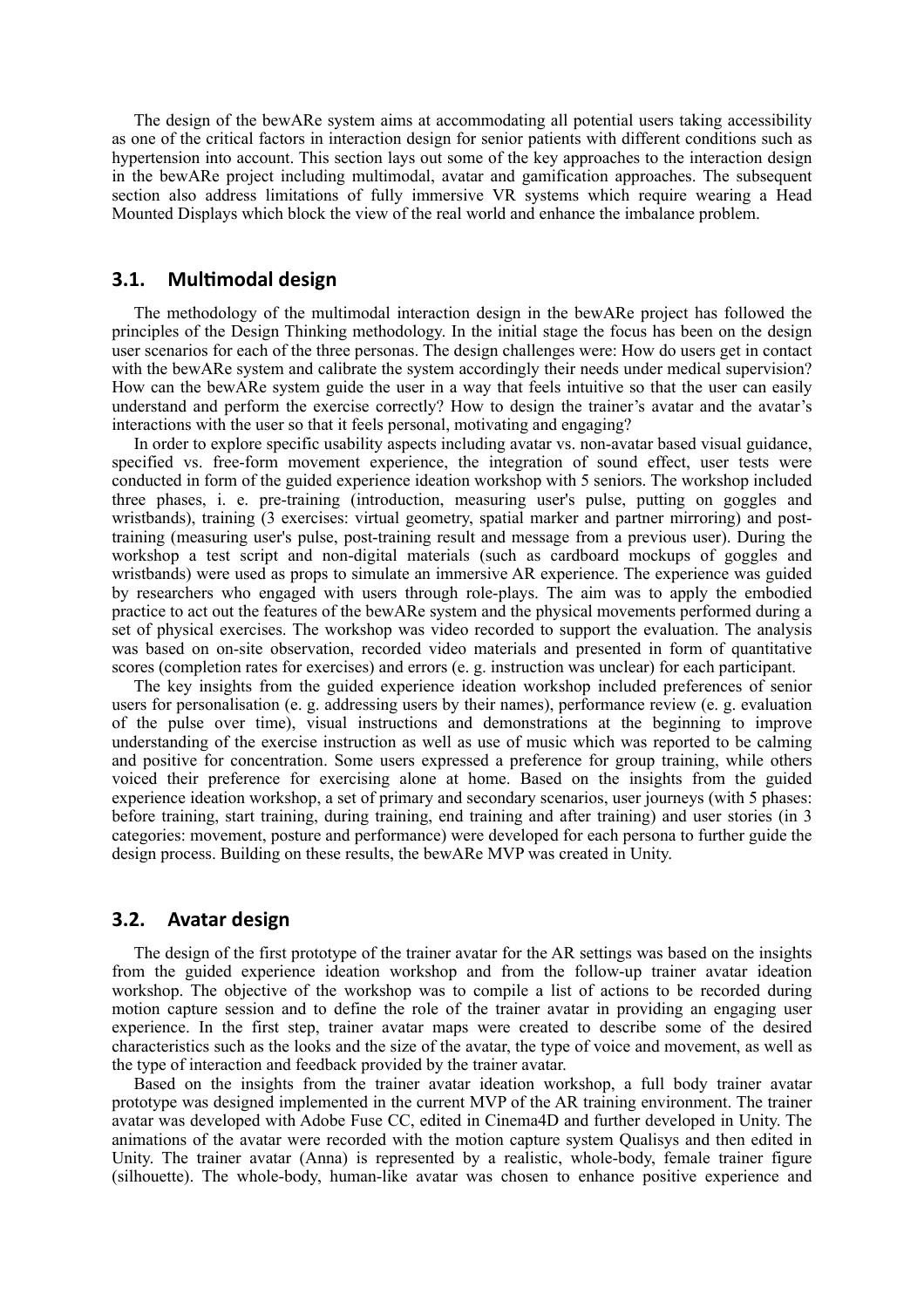enjoyment. Previous research, e. g. in context of AR [12] and VR collaboration [13], has indicated that realistic, body-shaped avatars (compared to hand-shaped) tend to increase social presence and the feeling of interacting with a real person. Thus, it is expected that by implementing a high body representation of the avatar for virtual guidance in the AR physical activity training will be positively associated with user engagement and enjoyment. The design of the avatar is currently tested with senior users and the results will be published later.

## **3.3. Gamification design**

The gamification design as part of the multimodal interaction design of the bewARe system combines digital storytelling [14] and meaningful gamification [15] approaches. In the initial phase, a gamification ideation workshop was carried out together with the researchers involved in the project to identify key elements for gamification. The key elements included the design of the virtual clock with pulse frequency, spatial visualisation (e. g. circle as a moving surface, text on the floor), visualisation of vital data and progression over time (e. g. plant growing), visual and audio feedback for recognition of progress, markers such as arrows to draw attention to certain movements, storytelling/narratives for training units and the active break.

As a follow-up design activity, groups of students at the partner university developed gamification concepts and mockups for each persona as part of the Designing Thinking process. Both Bartle's Player types and game preferences of senior users (interview results) were taking into consideration to design each scenario. The first step was to design gamification user stories for each persona and match them with each phase in the user journey. The gamification designs included: travelling the world to explore and learn different dances, time travelling and adventure scenarios with missions, pathways with checkpoints for exercising and different avatar designs.

Based on the insights from this initial phase, a first gamification prototype was designed and implemented for the training unit Hustle Dance. Huste Dance is one of the nine training units in the bewARe system, in which pre-set sequences of dance movements are demonstrated by the trainer avatar and repeated by the user to the background music. The training unit was gamified using digital storytelling and meaningful gamification approaches. The gamification concept begins with a challenge which is to dance the hustle dance like John Travolta in the Saturday Night Fever. The training sequence is embedded in the Saturday Night Fever scenery, which changes the physical environment of the user to the dance floor from the 1960s. The training sequence is structured following the RECIPE model [15].

#### **4. System Design**

This section presents the three-component bewARe system architecture, wearable sensors and AR glasses applied to provide a hybrid system for training of senior patients with hypertension.

## **4.1. Architecture**

The architecture of the bewARe system consists of several distributed components and is designed to be extendable and configurable beyond project lifetime. One goal is to adapt the system to the userspecific needs and therefore, enable a highly customised experience. Even though the system can technically be divided into a local and an online set of components, it is also possible to only execute it locally. The option to run the whole system locally especially benefits field study evaluations in a mobile scenario [16]. The three components – Training Application, Assistance System and Simulation – are supported by a cloud-based backend communicating via the Message Queuing Telemetry Transport (MQTT) protocol. Running on the AR device, the training application provides necessary information and visualisation for all training. By analysing the constant stream of sensor information including motion capturing and heart rate data, the assistance system contributes information about the users training execution. Therefore, rule-based approaches for explicit medical conditions are combined with latest machine learning models to optimise motion analysis (e. g. count, localise and identify motions and evaluate the correctness of performed exercises) [17, 18]. The biomechanical simulation combines motion capturing information with pressure-sensitive smart insoles to give in-depth insights to the execution of movements. The systems design allows a remote cloud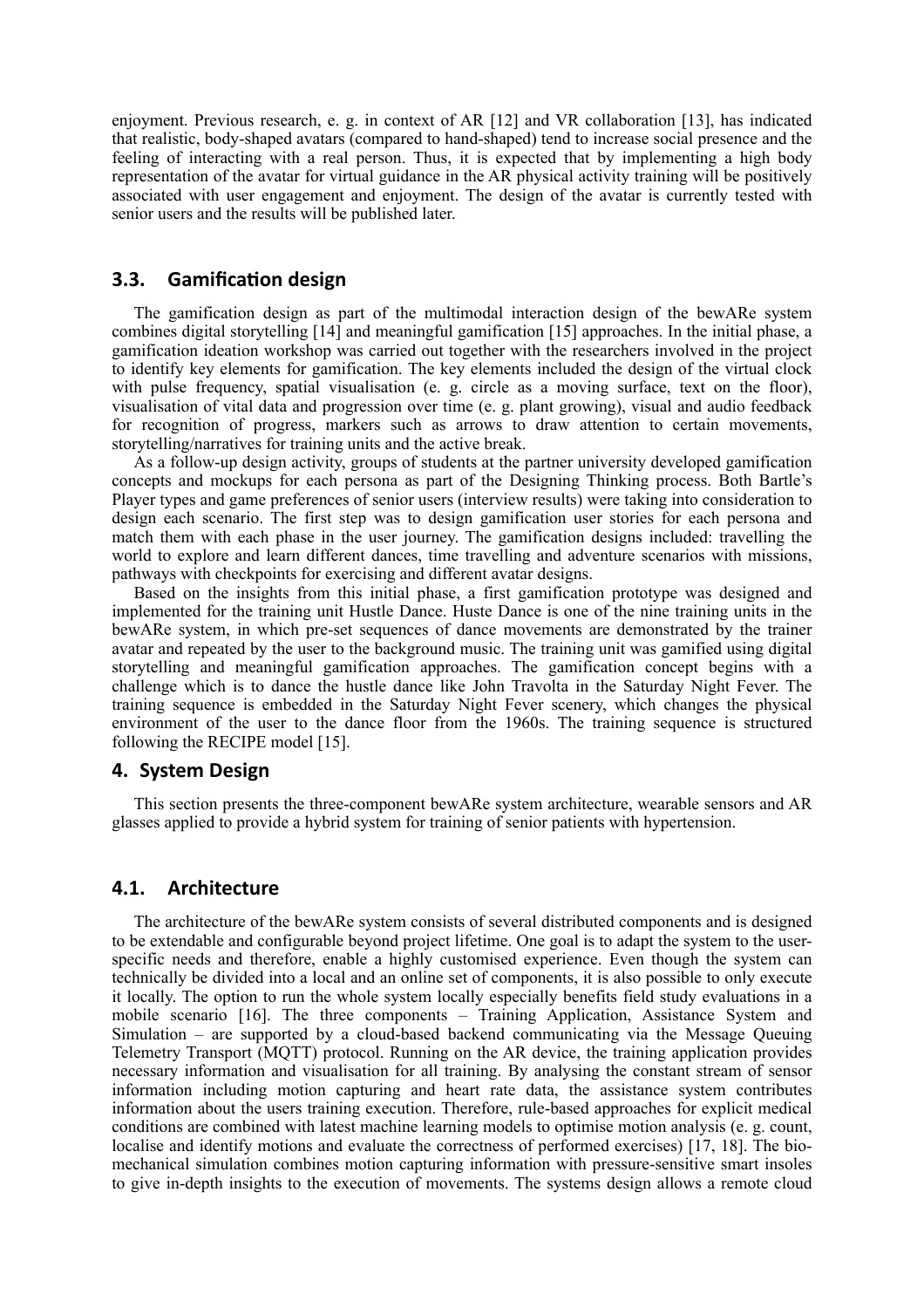component which facilitates the therapist's verification. Also, user-specific information can easily be updated and individual machine learning models applied, which can be trained in a dedicated machine learning backend. Various different input sensors like eye-tracking and integrated VR/AR device sensors can be incorporated in the system. Figure 1 gives an overview of the systems architecture.





# **4.2. Wearable sensors**

<span id="page-5-4"></span><span id="page-5-3"></span>Input sensors are a core component of the bewARe system. The sensors supply the analysis software with desired information for efficient motion and heart rate analysis with focus on healthy movements while improving general well-being. All selected sensor devices have been chosen to reduce small footprint and increase usability and accessibility. For example, wearing a watch feels natural to most of the people and the use of a smart watch makes it straightforward to implement heart rate tracking. The heart rate data can be used to derive the patients current state of health while adjusting the training for an optimal training stimulus. Modern motion capturing cameras like Microsoft'sAzure Kinect<sup>[2](#page-5-0)</sup> or Qualisys' Miqus<sup>3</sup> can be combined with machine learning models [19, 20, 21] to determine skeleton-based 3-D joint position information. The resulting information is used to compute medical joint angles which are necessary to evaluate correct movements. Moreover, motion capturing data can be applied for various additional tasks like visualising a user avatar to mirror his actions or for similarity search to identify what movement is currently performed. Smart insol[e](#page-5-2)s from Motion Science<sup>[4](#page-5-2)</sup> may be applied as an element of the bewARe system to compute pressure information of foot movements which are essential for inverse kinematic and dynamic calculations. This pressure information gives a detailed overview of the patient's center of gravity and can be derived to identify wrong execution of movements. Currently, specific movement designs with the use of smart insoles, such as squad exercises, are being designed for AR training settings.

# <span id="page-5-5"></span>**4.3. AR glasses**

One of the important wearable components of the BewARe system are AR glasses which are part of the training set-up. A number of AR and VR glasses was tested with senior users in the project,

<span id="page-5-0"></span>[<sup>2</sup>](#page-5-3) https://azure.microsoft.com/de-de/services/kinect-dk

<span id="page-5-1"></span>https://www.qualisys.com/hardware/miqus/ [3](#page-5-4)

<span id="page-5-2"></span>https://www.moticon.de/ [4](#page-5-5)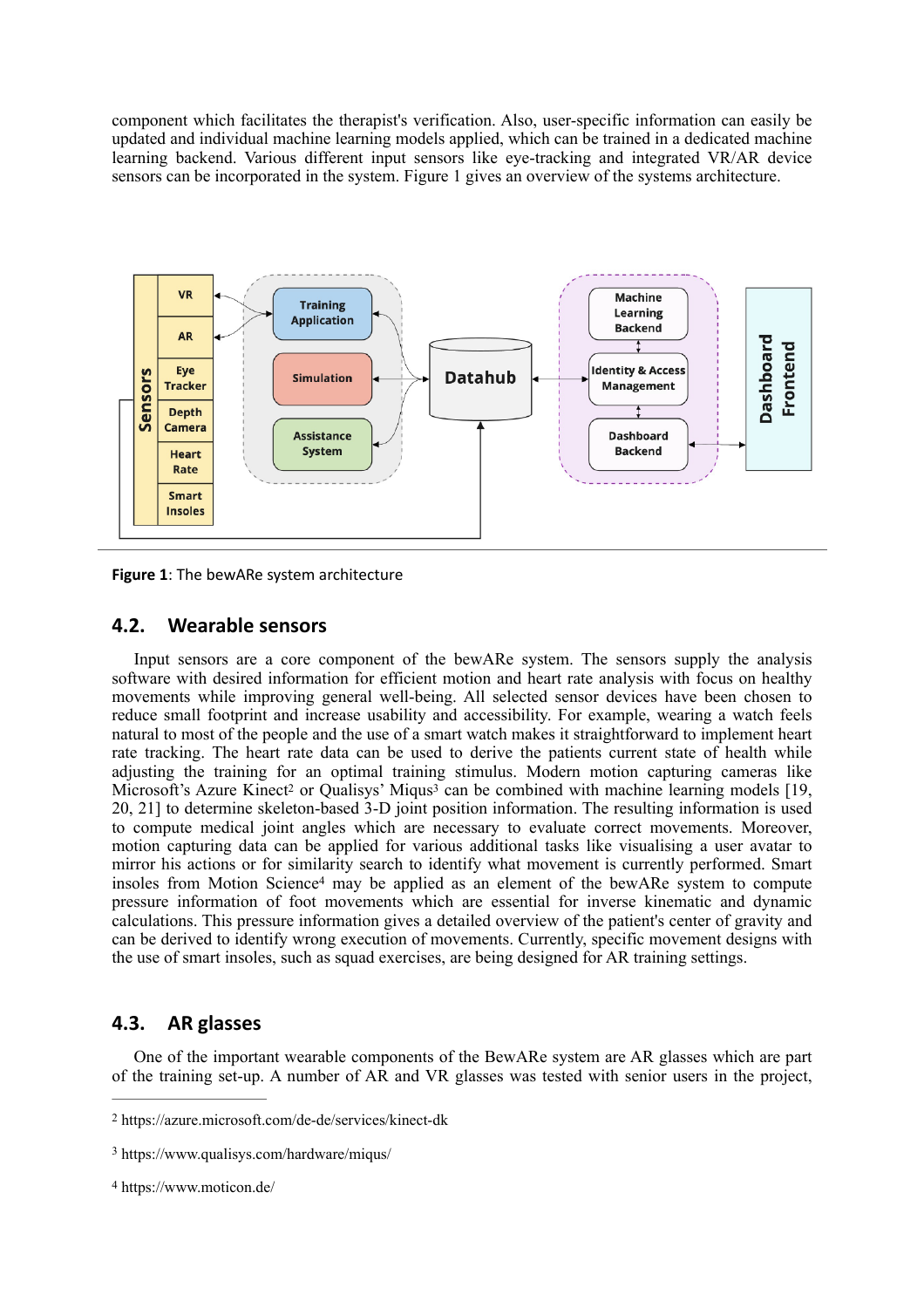including AR glasses Microsoft's HoloLens 1 and Leap Motion's Project North Star, as well as VR glasses HTC Vive Pro and HTC Vive Focus. Currently, new tests with HoloLens 2 are planned.

Whereas in the initial phase of the project the use of VR devices was explored as mentioned in the sections above, AR was established as the focus of the project in later stages. During the project's initial phase in 2018, all available AR technologies lacked the capacity to properly display crucial interaction elements, such as the trainer avatar and the projected visuals, due to a limited field of view. In particular, displaying life-size avatars in close environments in AR was a challenge. Therefore, the second phase of the project has addressed potentials and challenges of designing interaction for a AR head-mounted device for senior users. Specifically elderly people face the problem of balance, where normal fields of view with augmented information come in handy. The results from user tests with VR glasses showed that the risks of imbalance and motion sickness may not only impede user experience but also create critical safety issues in case of senior patients with hypertension. Being able to see the known and not being confronted with a complete new environment as it is the case with AR technologies might be less overwhelming and more adequate for end users of the bewARe system.

Since the bewARe project focuses on AR use and the benefits of AR for the target group (including as safety), a workaround with VR technology was established to design and display an "ideal" application of augmentation in real space under the hypothesis that the development of AR goggles will eventually catch up and provide a wide(r) field of view, enabling a more elaborated interaction. With this workaround, we have been able to test a variety of interaction elements and gained valuable insight for the further development of the training. With new AR technologies now becoming available, the project plans to use Microsoft's Hololens 2 to evaluate possible modes of interaction for seniors with the technology in AR settings.

#### **5. Recommendations**

Emerging technologies such as wearable sensors and AR glasses have been considered beneficial for improving the quality of life and the promotion of health and well-being of senior users [22]. The design of complex systems, such as the bewARe system, includes a number of components which have to be brought together to deliver an engaging and enjoyable experience. The complexity of such systems as well as the limitations of available technologies bear some challenges and risks for end users, among others the need to use specialist equipment, difficulties in distinguishing between real and virtual elements, the need for one-to-one assistance when using wearable and AR technologies, as well as concerns related using new technologies including safety and security [22]. In order to identify possible ethically problematic effects and to develop ways to solve them, an ethical analysis based on the MEESTAR model (Model for the ethical evaluation of socio-technological arrangements) [23] was conduced in the bewARe project. MEESTAR as an analytical toolkit for the ethical evaluation and problem-solving of assistance systems for elderly users can be used in a wide range of technical applications, especially e-health. Following the MEESTAR methodology, seven ethical dimensions (i. e. care, self-determination, security, justice, privacy, participation, self-understanding) were explored from the perspective of risks and adequate interventions to minimise these risks in the initial stage of the project. Such ethical evaluation allows to anticipate risks and reflect on the role of (senior) users in the broader context of e-health, especially in relation to sovereignty, self-empowerment and adherence to therapy. The critical fields from the MEESTAR analysis were priorities using the MoSCoW method. Some of the key risks identified encompassed Exclusion of people with disabilities, motion sickness, enhancement of addictive behaviour, dependence on technical systems, paternalism through software and transfer of data to third parties. The MEESTAR analysis allowed to systematically addresses these and other risks in the early stages of the project by working out an effective solution to each risk. The bewARe project has considered this ethical analysis as an essential component in the development and delivery of the movement and mobility training systems for senior patients with hypertension. The recommendation from the bewARe project is to include an ethical analysis already in the early stages of design to explore relevant ethical concerns and evaluate potential risks of applied technologies on end users as well as to derive effective solutions early on. It is advisable to take he key challenges of specific technologies into consideration, e. g. persuasiveness and safety of AR applications, privacy and data control issues related to the use of wearable sensors [24]. This recommendation is especially relevant in case of systems designed for vulnerable groups which include the elderly, ill, disabled and children.

## **6. Acknowledgements**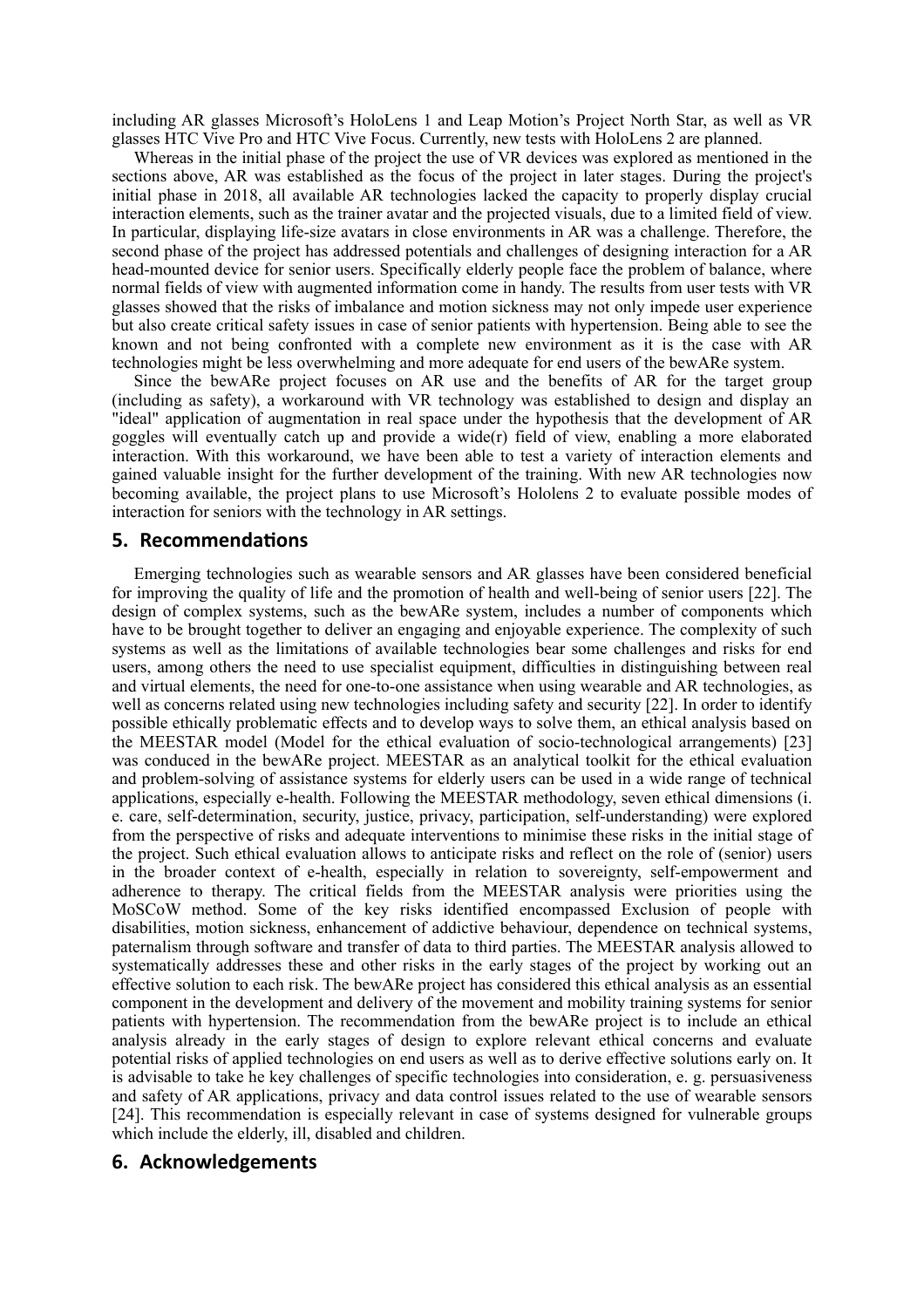This publication was produced as part of the bewARe project with the name: Sensor-supported movement training for senior citizens in an intelligent Augmented Reality System. The bewARe project is a three-year (08/2018 - 08/2021) research and development project founded by the German Federal Ministry of Education and Research (BMBF) as part of the program Interactive systems in virtual and real spaces – innovative technologies for a healthy life. For more information please visit the project website: https://www.beware-projekt.de/en/index.html. This paper is made available under a Creative Commons License Attribution-ShareAlike 4.0 International (CC BY-SA 4.0).

# **7. References**

- 1. S. Mahmood, K. U. Shah, T. N. Khan, et al., Non-pharmacological management of hypertension: in the light of current research, International Journal of Medical Science 188(2), (2019): 437-452.
- 2. R. M. Ryan, C. M. Frederick, D. Lepes, N. Rubio, K. M. Sheldon, Intrinsic motivation and exercise adherence, International Journal of Sport Psychology, 28(4), (1997): 335–354.
- 3. T. Chesney, An acceptance model for useful and fun information systems, Human technology: an interdisciplinary journal on humans in ICT environments, 2, (2006): 225-235.
- 4. F. D., Davis, R. P. Bagozzi, P. R. Warshaw, Extrinsic and intrinsic motivation to use computers in the workplace, Journal of Applied Social Psychology, 22, (1992): 1111–1131.
- 5. H. Van der Heijden, User acceptance of hedonic information systems. MIS Quarterly, 28, (2004): 695–704.
- 6. M. Kauer, Identification as Determining Factor of Technology Acceptance for Hedonic and Dual Use Products, Ph. D. Thesis, Technischen Universität Darmstadt, (2012).
- 7. C. Kümmel, P. Wesberg, S. Vorweg, O. Stamm, A. Steinert, BewARe-Sensor-based Augmented Reality system for individualized endurance training for elderly people, in: Proceedings of the Conference: IEEE VR 2019 Workshop - Applied VR for Enhanced Healthcare (2019), n. pag.
- 8. O. Stamm, S. Vorwerg, U. Müller-Werdan, Exergames in Augmented Reality for Older Adults with Hypertension: A Qualitative Study Exploring User Requirements, in: Zhou J., Salvendy G. (Eds.), Human Aspects of IT for the Aged Population. Social Media, Games and Assistive Environments. HCII 2019, Lecture Notes in Computer Science, Springer, Cham, 11593 (2019), n. pag.
- 9. K. Desai, K. Bahirat, S. Ramalingam, B. Prabhakaran, T. Annaswamy, U. E. Makris, Augmented Reality-based exergames for rehabilitation, in: Proceedings of the 7th International Conference on Multimedia Systems, Klagenfurt, Austria, (2016): 22:1–22:10.
- 10. K. Renaud, J. van Biljon, Predicting technology acceptance and adoption by the elderly: a qualitative study", in: Proceedings of the 2008 annual research conference of the South African Institute of Computer Scientists and Information Technologists on IT research in developing countries: riding the wave of technology (SAICSIT '08), ACM, New York, NY, USA, (2008): 210-219.
- 11. J., Pengxiang, L. Yuan, B. Wajda, Designing for Technology Acceptance in an Ageing Society through Multi-stakeholder Collaboration, Procedia Manufacturing, 3, (2015): 3535-3542.
- 12. H. J. Smith, M. Neff, Communication Behavior in Embodied Virtual Reality, in: Proceedings of the 2018. CHI Conference on Human Factors in Computing Systems, Montreal, QC, Canada, 21–26 April 2018, ACM: New York, NY, USA,(2018): 289:1–289:12.
- 13. B. Yoon, H. I. Kim, G. Lee, M. Billinghurst, W. Woo, The Effect of Avatar Appearance on Social Presence in an Augmented Reality Remote Collaboration, in: Proceedings of the 2019 IEEE Conference on Virtual Reality and 3D User Interfaces, Osaka, Japan (2019), n. pag.
- 14. K. A.Moreau, K. Eady, L. Sikora, T. Horsley, Digital storytelling in health professions education: a systematic review, BMC Medical Education 18(1), 208 (2018).
- 15. S. Nicholson A RECIPE for Meaningful Gamification, in: Reiners T., Wood L. (Eds.) Gamification in Education and Business. Springer, Cham (2015), n. pag.
- 16. T. Schmelter, S. Rings, C. Prasuhn, J. Villwock, F. Steinicke, K. Hildebrand, VITALab.Mobile A Mobile Living Lab. In Proceedings of Mensch und Computer 2019 (MuC'19), Association for Computing Machinery, New York, NY, USA, (2019): 917–920.
- 17. J. Sedmidubsky, P. Elias, P. Zezula, Effective and efficient similarity searching in motion capture data, Multimedia Tools Appl 77, (2018): 12073–12094.